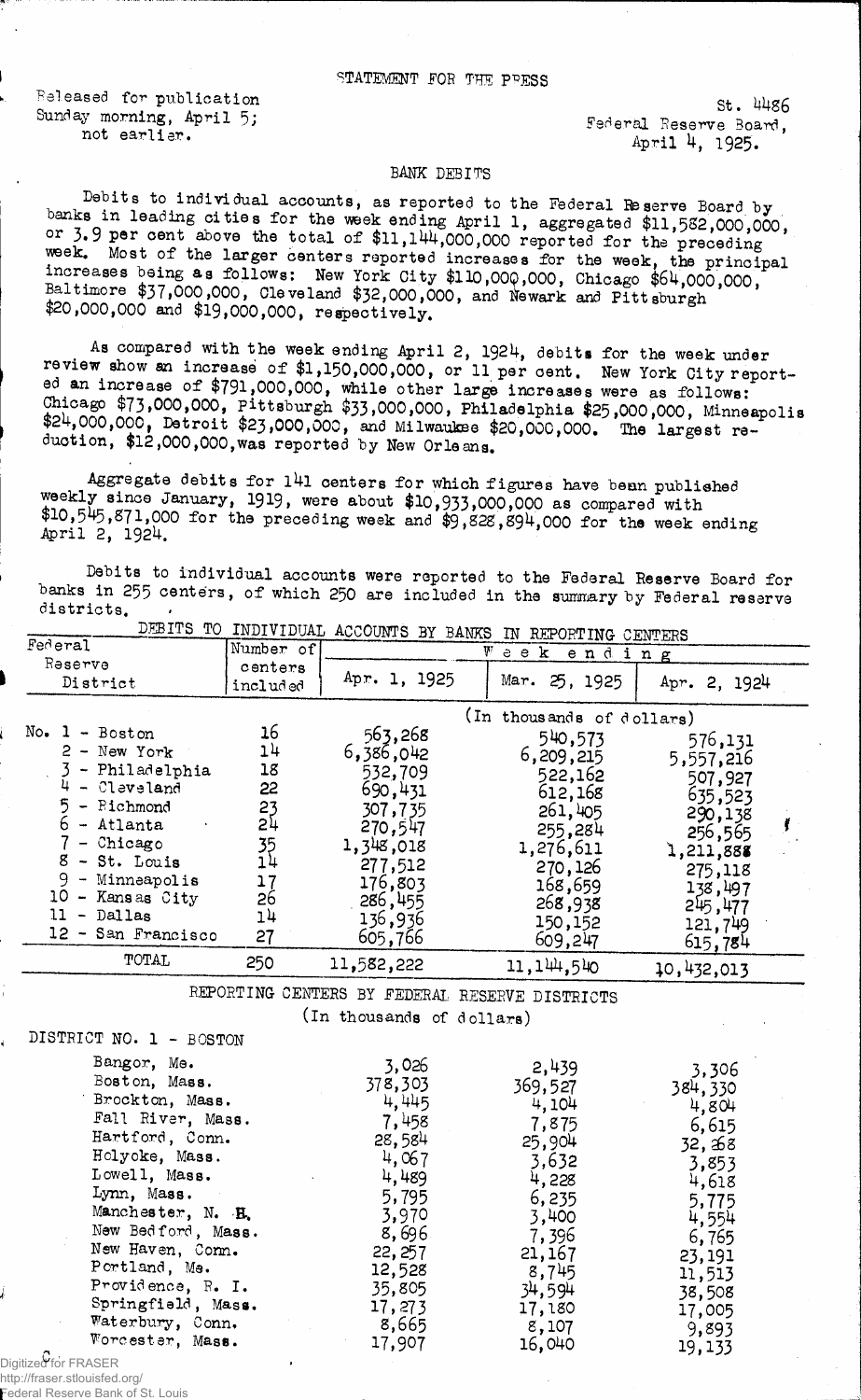|  |  | DEBITS TO INDIVIDUAL ACCOUNTS BY BANKS IN REPORTING CENTERS |  |  |  |  |  |  |  | $St.$ 4436a |
|--|--|-------------------------------------------------------------|--|--|--|--|--|--|--|-------------|
|--|--|-------------------------------------------------------------|--|--|--|--|--|--|--|-------------|

 $\hat{\mathcal{A}}$ 

|                                                                                                                                                                                                                                                                                                                                                                                                                                  |                                                                                                                                                                                                               | W<br>e e K                                                                                                                                                                                                    | ending                                                                                                                                                                                                        |
|----------------------------------------------------------------------------------------------------------------------------------------------------------------------------------------------------------------------------------------------------------------------------------------------------------------------------------------------------------------------------------------------------------------------------------|---------------------------------------------------------------------------------------------------------------------------------------------------------------------------------------------------------------|---------------------------------------------------------------------------------------------------------------------------------------------------------------------------------------------------------------|---------------------------------------------------------------------------------------------------------------------------------------------------------------------------------------------------------------|
|                                                                                                                                                                                                                                                                                                                                                                                                                                  | Apr. 1, 1925                                                                                                                                                                                                  | Mar. 25, 1925                                                                                                                                                                                                 | Apr. 2, $1924$                                                                                                                                                                                                |
| $\alpha$                                                                                                                                                                                                                                                                                                                                                                                                                         |                                                                                                                                                                                                               | (In thousands of dollars)                                                                                                                                                                                     |                                                                                                                                                                                                               |
| DISTRICT NO. 2 - NEW YORK                                                                                                                                                                                                                                                                                                                                                                                                        |                                                                                                                                                                                                               |                                                                                                                                                                                                               |                                                                                                                                                                                                               |
| Albany, N. Y.<br>Binghamton, N. Y.<br>Buffalo, N.Y.<br>Eimira, N.Y.<br>Jamestown, N. Y.<br>Montclair, N. J.<br>Newark, N. J.<br>New York, N. Y.<br>Northern New Jersey Clearing                                                                                                                                                                                                                                                  | 59,706<br>4,566<br>81,374<br>3,888<br>4,953<br>3,670<br>83,097<br>6,026,815                                                                                                                                   | 38,697<br>4,683<br>67,867<br>3,811<br>4,111<br>$3,540$ .<br>63,054<br>5,916,853                                                                                                                               | <b>32,4</b> 99<br>4,416<br>73,618<br>4,071<br>5,903<br>3,213<br>76,911<br>5, 236, 234                                                                                                                         |
| House Association<br>Passaic, N. J.<br>Poughkeepsie, N.Y.<br>Rochester, N. Y.<br>Stamford, Conn.<br>Syracuse, N. Y.<br>DISTRICT NO. 3 - PHILADELPHIA                                                                                                                                                                                                                                                                             | 45,912<br>7,716<br>3,161<br>42,144<br>3,008<br>16,052                                                                                                                                                         | 43,172<br>8,249<br>2,921<br>34,827<br>2,613<br>14, 517                                                                                                                                                        | 46,337<br>6,950<br>3,548<br>43,937<br>3,077<br>16,472                                                                                                                                                         |
| Allentown, Pa.<br>Altoong, Pa.<br>Camden, N. J.<br>Chester, Pa.<br>Harrisburg, Pa.<br>Hazleton, Pa.<br>Johnstown, Pa.<br>Lancaster, Pa.<br>Lebanon, Pa.<br>Norristown, Pa.<br>Philadelphia, Pa.<br>Reading, Pa.<br>Scranton, Pa.<br>Trenton, N. J.<br>Wilkes-Barre, Pa.<br>Williamsport, Pa.<br>Wilmington, Del.<br>York, Pa.                                                                                                    | 8,996<br>3,263<br>12,724<br>5,650<br>9,049<br>3,446<br>5,253<br>12,468<br>2, 347<br>970<br>393,849<br>9,778<br>17,900<br>14,0.76<br>12,814<br>4,102<br>9,282<br>6,742                                         | 7, 503<br>2,979<br>11,918<br>5,220<br>9,624<br>2,980<br>4,928<br>6,640<br>1,594<br>938<br>401,644<br>6,591<br>18,600<br>13,254<br>10,339<br>4,035<br>8,636<br>4,929                                           | 8,541<br>3,639<br>12,004<br>5,130<br>10,121<br>3,224<br>5,655<br>14,894<br>2,506<br>969<br>369,042<br>7,102<br>18,000<br>14,397<br>12,920<br>4,353<br>9,246<br>6,134                                          |
| DISTRICT NO. 4 - CLEVELAND<br>Akton, Ohio<br>Butler, Pa.<br>, Canton, Ohio<br>Cincinnati, Ohio<br>Cleveland, Ohio<br>Columbus, Ohio<br>Connellsville, Pa.<br>Dayton, Ohio<br>Erie, Pa.<br>Greensburg, Pa.<br>Homestead, Pa.<br>Lexington, Ky.<br>Lima, Chio<br>Lorain, Ohio<br>Oil City, Pa.<br>Pittsburgh, Pa.<br>Springfield, Ohio<br>Toledo, Ohio<br>Warren, Ohio<br>Wheeling, W. Va.<br>Youngstown, Ohio<br>Zanesville, Ohic | 19,379<br>2,908<br>9,864<br>90,176<br>159,045<br>31,140<br>1,054<br>15,349<br>7,615<br>4,408<br>1,155<br>4,390<br>4,795<br>2,193<br>3,575<br>244,736<br>4,437<br>47,899<br>3,830<br>11,712<br>17,483<br>2,788 | 18,179<br>2,552<br>11,469<br>76,590<br>127,231<br>30,800<br>1,054<br>15,385<br>6,873<br>4,504<br>965<br>5,372<br>4,272<br>1,402<br>3,535<br>225, 364<br>4,389<br>43,068<br>2,703<br>10,594<br>13,086<br>2,731 | 16,592<br>2,761<br>10,834<br>74, 396<br>156,224<br>33,726<br>966<br>16,113<br>7,342<br>5,343<br>1,083<br>5,135<br>4,233<br>1,945<br>2,892<br>211,440<br>4,520<br>43,629<br>3,942<br>11,479<br>17,395<br>3,533 |

 $\hat{\mathcal{K}}$ 

 $\hat{\boldsymbol{\beta}}$ 

C .<br>Digitized for FRASER<br>http://fraser.stlouisfed.org/<br>Federal Reserve Bank of St. Louis

ć

 $\overline{\mathcal{L}}$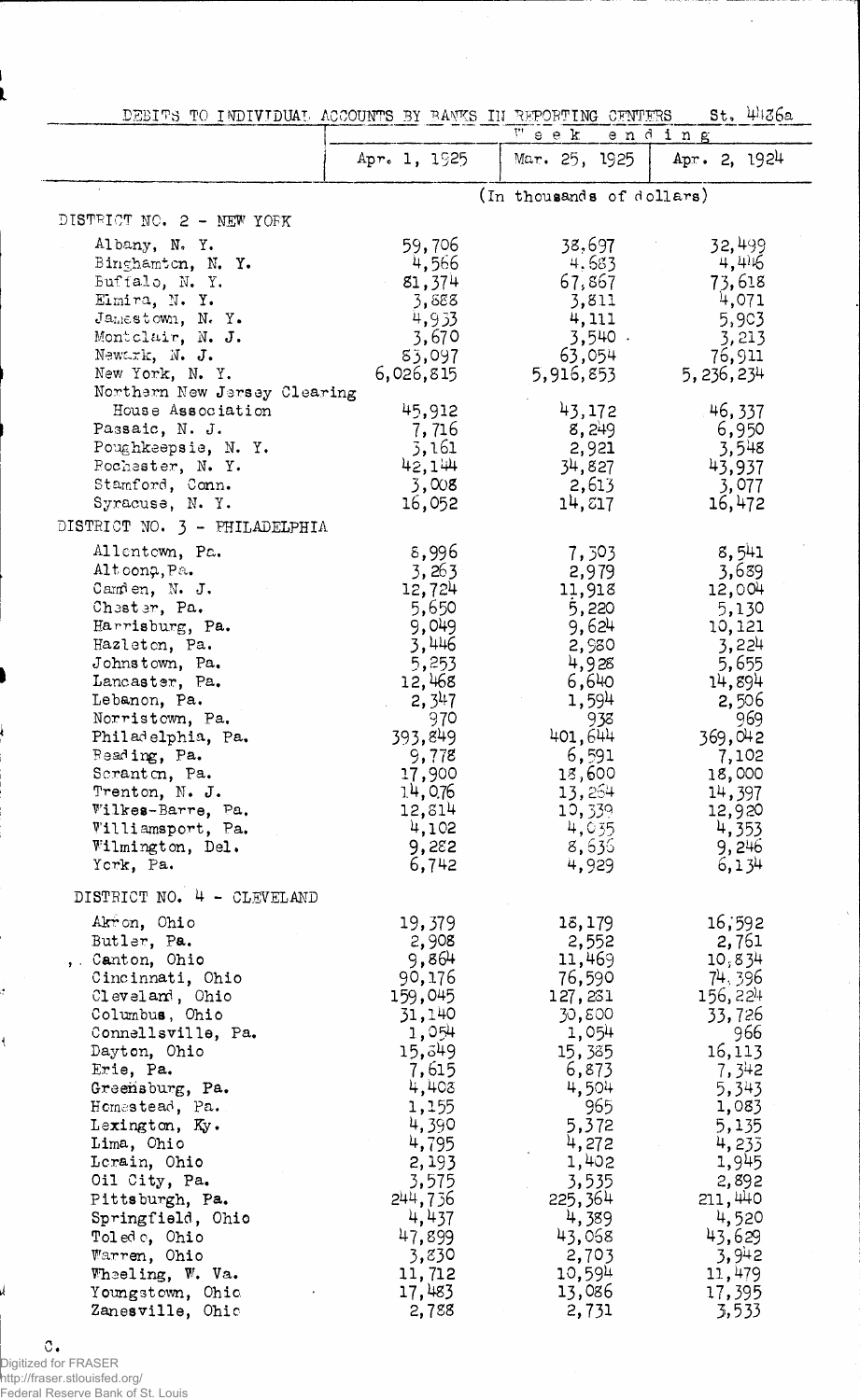| DEBITS TO INDIVIDUAL ACCOUNTS BY BANKS IN PEPORTING CENTERS                                                                                                                                                                                                                                                                                                                                                                                                              |                                                                                                                                                                                                                    |                                                                                                                                                                                                                      | St. 4486b                                                                                                                                                                                                             |
|--------------------------------------------------------------------------------------------------------------------------------------------------------------------------------------------------------------------------------------------------------------------------------------------------------------------------------------------------------------------------------------------------------------------------------------------------------------------------|--------------------------------------------------------------------------------------------------------------------------------------------------------------------------------------------------------------------|----------------------------------------------------------------------------------------------------------------------------------------------------------------------------------------------------------------------|-----------------------------------------------------------------------------------------------------------------------------------------------------------------------------------------------------------------------|
|                                                                                                                                                                                                                                                                                                                                                                                                                                                                          |                                                                                                                                                                                                                    | $\overline{r}$ e k<br>ending                                                                                                                                                                                         |                                                                                                                                                                                                                       |
|                                                                                                                                                                                                                                                                                                                                                                                                                                                                          | Apr. 1, 1925                                                                                                                                                                                                       | Mar. 25, 1925                                                                                                                                                                                                        | Apr. 2, 1924                                                                                                                                                                                                          |
|                                                                                                                                                                                                                                                                                                                                                                                                                                                                          |                                                                                                                                                                                                                    | (In thousands of dollars)                                                                                                                                                                                            |                                                                                                                                                                                                                       |
| DISTRICT NO. 5 - RICHMOND                                                                                                                                                                                                                                                                                                                                                                                                                                                |                                                                                                                                                                                                                    |                                                                                                                                                                                                                      |                                                                                                                                                                                                                       |
| Asheville, N. C.<br>Baltimore, Md.<br>Charleston, S. C.<br>Charleston, W. Va.<br>Charlotte, N. C.<br>Columbia, S. C.<br>Cumberland, Md.<br>Danville, Va.<br>Durham, N. C.<br>Greensboro, N. C.<br>Greenville, S. C.<br>Hagerstown, Md.<br>Huntington, W. Va.<br>Lynchburg, Va.<br>Newpert News, Va.<br>Nerfolk, Va.<br>Raleigh, N. C.<br>Richmond, Va.<br>Reancke, Va.<br>Spartanburg, S. C.<br>Washington, $D_{\bullet}$ .<br>Wilmington, N. C.<br>Winsten-Salem, N. C. | 5,291<br>108,320<br>6,900<br>8,002<br>13,072<br>4,659<br>2,237<br>1,825<br>5,289<br>4,521<br>4,916<br>3,003<br>5,593<br>4,059<br>2,088<br>15,947<br>7,021<br>30,294<br>5,507<br>4,691<br>51,565<br>5,808<br>6,827  | 6,329<br>71,177<br>6,633<br>9,552<br>11,179<br>4,390<br>1,549<br>1,773<br>4,630<br>4,877<br>4,622<br>1,649<br>6,101<br>3,997<br>1,636<br>15,313<br>6,006<br>27,653<br>5,491<br>3,686<br>50,480<br>5,036<br>7,646     | 5,707<br>98,149<br>6,831<br>8,669<br>11,359<br>6,495<br>2,110<br>2,077<br>4,895<br>5,381<br>5,146<br>2,981<br>5,981<br>4,500<br>1,773<br>15, 814<br>6,650<br>28,880<br>5,983<br>2,696<br>45,159<br>5,450<br>7,447     |
| DISTRICT NO. 6 - ATLANTA<br>Albany, Ga.<br>Atlanta, Ga.<br>Augusta, Ga.<br>Birmingham, Ala.<br>Brunswick, Ga.<br>Chattancega, Tenn.<br>Columbus, Ga.<br>Dethan, Ala.<br>Elberton, Ga.<br>Jackson, Miss.<br>Jacksonville, Fla.<br>Knoxville, Tenn.<br>Maccn, Ga.<br>Meridian, Miss.<br>Mobile, Ala.<br>Montgomery, Ala.<br>Nashville, Tenn.<br>Newnan, Ga.<br>New Orleans, La.<br>Pensaccla, Fla.<br>Savannah, Ga.<br>Tampa, Fla.<br>Valdesta, Ga.<br>Vicksburg, Miss.    | 1,062<br>35,770<br>6,484<br>30,746<br>531<br>9,337<br>2,848<br>750<br>275<br>3,800<br>18,694<br>7,477<br>4,778<br>3,357<br>8,645<br>5,939<br>18,674<br>505<br>84,027<br>1,877<br>9,444<br>12,867<br>1,075<br>1,585 | 1,052<br>37, 314<br>6,494<br>28,256<br>564<br>9,000<br>2,941<br>830<br>263<br>3,200<br>18,072<br>6,103<br>4,762<br>3,453<br>6,727<br>5,984<br>18,756<br>421<br>73,663<br>1,499<br>10,628<br>12,779<br>1,015<br>1,508 | 857<br>31,874<br>5,837<br>28,948<br>685<br>8,866<br>2,468<br>592<br>234<br>3,094<br>14,358<br>7,546<br>4,592<br>2,311<br>6,897<br>5,098<br>16,225<br>425<br>96,282<br>2,088<br>î.<br>6,679<br>7,965<br>1,050<br>1,594 |

 $\mathbb{C}_+$ 

Digitized for FRASER http://fraser.stlouisfed.org/ Federal Reserve Bank of St. Louis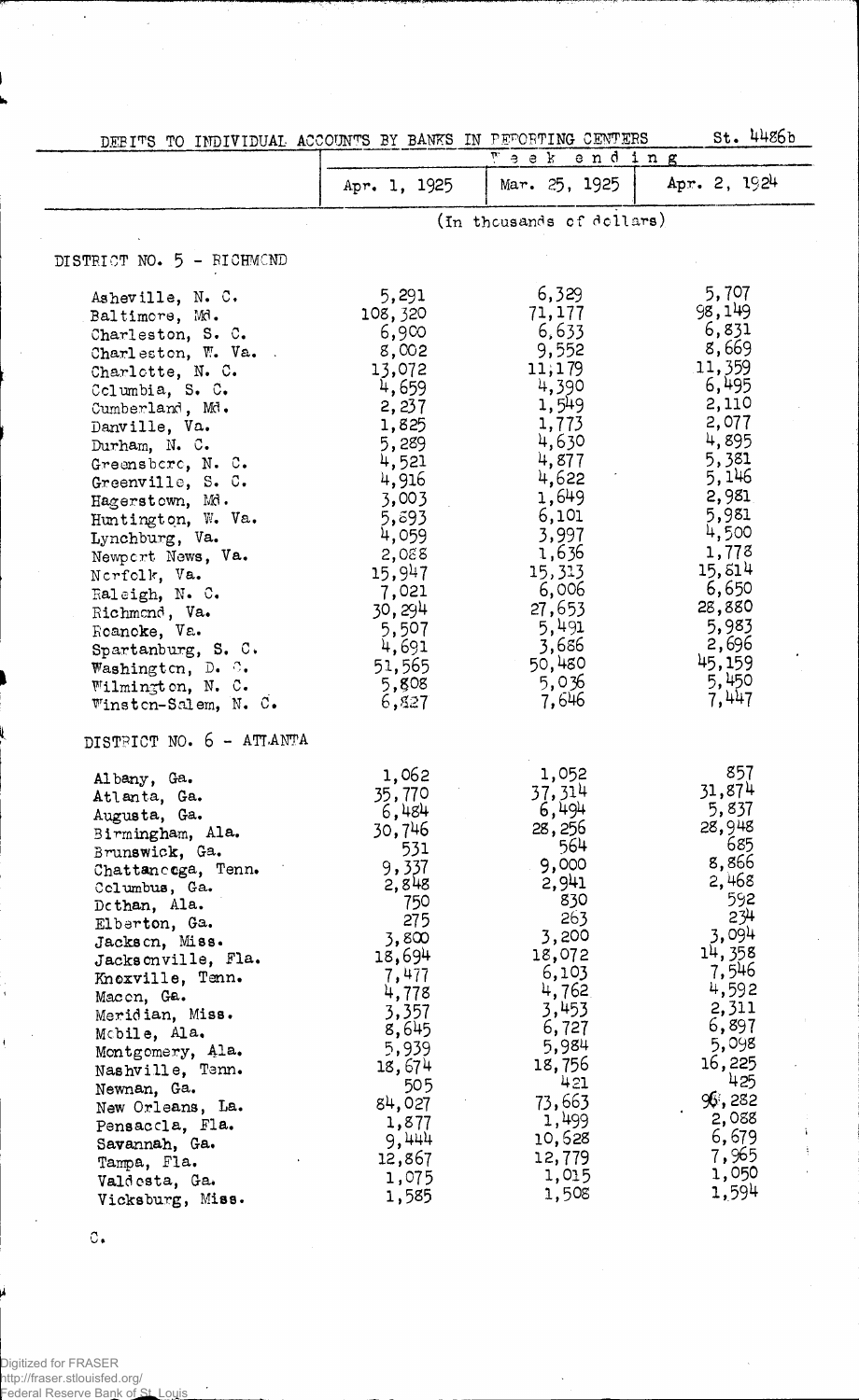|  |  |  | DEBITS TO INDIVIDUAL ACCOUNTS BY BANKS IN REPORTING CENTERS of their |  |
|--|--|--|----------------------------------------------------------------------|--|
|  |  |  |                                                                      |  |

|                                     |                       | ROCCONIC DI DATIN IN BEFORIIPET OREEED<br>$z~<~\mathrm{k}$<br>ending | ат. 44660                        |
|-------------------------------------|-----------------------|----------------------------------------------------------------------|----------------------------------|
|                                     | Apr. 1, $1925$ .      | Mar. 25, 1925                                                        | Apr. 2, 1924                     |
|                                     |                       | (In thousands of dollars)                                            |                                  |
| DISTRICT NO. 7 - CHICAGO            |                       |                                                                      |                                  |
| Adrian, Mich.                       | 829                   | 905                                                                  | 838                              |
| Aurora, Ill.                        | 3,528                 | 3,841                                                                | 3,699                            |
| Bay City, Mich.                     | 2,531                 | 2,792                                                                | 2,380                            |
| Bloomington, Ill.                   | 3,449                 | 2,591                                                                | 2,877                            |
| Cedar Eapids, Iowa                  | 11,695                | 10,320                                                               | 9,371                            |
| Chicago, Ill.                       | 861,216               | 797,438                                                              | 787,922                          |
| Danville, Ill.                      | 3,874                 | 3,133                                                                | 5,100                            |
| Davenport, Icwa                     | 6,903                 | 7,359                                                                | 6, 536                           |
| Decatur, Ill.                       | 4,856                 | 4,471                                                                | 4,449                            |
| Des Moines, Iowa                    | 18,213                | 14,877                                                               | 14,467                           |
| Detroit, Mich.                      | 180,700               | 184,805                                                              | 157,304                          |
| Dubuque, Iowa                       | 3,523                 | 3,144                                                                | 3,279                            |
| Flint, Mich.                        | 7,100                 | 6,430                                                                | 8,015                            |
| Fort Wayne, Ind.                    | 9,067                 | 8,970                                                                | 8,676                            |
| Gary, Ind.                          | 4,385                 | 4,731                                                                | 3,281                            |
| Grand Rapids, Mich.                 | 18,586                | 16,736                                                               | 16,235                           |
| Green Bay, Wis.                     | 2,292                 | 2,437                                                                | 2,567                            |
| Hammond, Ind.                       | 3,640                 | 5,080                                                                | 2,520                            |
| Indianapolis, Ind.                  | 30,503                | 30,585                                                               | 32,593                           |
| Jackson, Mich.                      | 5,269                 | 4,945                                                                | 5,174                            |
| Kalamazoo, Mich.                    | 5,649                 | 4,899                                                                | 5,016                            |
| Lansing, Mich.<br>Mason, City, Iowa | 6,868                 | 7,400                                                                | 8,190                            |
| Milwaukee, Wis.                     | 2,171<br>69,314       | 2,293                                                                | 2,369                            |
| Moline, Ill.                        | 2,213                 | 68,240<br>2,116                                                      | 48,949                           |
| Muscatine, Iowa                     | 1,371                 | 1,701                                                                | 1,969<br>1,044                   |
| Oshkosh, Wis.                       | 2,800                 | 3,000                                                                | 2,300                            |
| Peoria, Ill.                        | 10,992                | 9,406                                                                | 9,489                            |
| Rockford, Ill.                      | 7,746                 | 6,070                                                                | 7,163                            |
| Saginaw, Mich.                      | 5,292                 | 4,960                                                                | 4,791                            |
| Sheboygan, Wis.                     | 3,398                 | 3,268                                                                |                                  |
| Sioux City, Iowa                    | 21,862                | 22, 55                                                               | 18,295                           |
| South Bend, Ind.                    | 10,207                | 10,731                                                               | 8,488                            |
| Springfield, Ill.                   | 10,078                | 7,998                                                                | 7,301                            |
| Terre Haute, Ind.                   | $\frac{4,557}{4,439}$ | 5,096<br>4,066                                                       |                                  |
| Waterlco, Iowa                      |                       |                                                                      | $\frac{11}{11}, \frac{127}{161}$ |
| DISTRICT NO. 8 - ST. LOUIS          |                       |                                                                      |                                  |
| East St. Louis and Nat'l.           |                       |                                                                      |                                  |
| Stock Yards, Ill.                   | 8,852                 | 9,302                                                                | 8,362                            |
| Eldoradc, Ark.                      | 1,794                 | 1,953                                                                | 1,549                            |
| Evansville, Ind.                    | 8,154                 | 9,264                                                                | 6,227                            |
| Fort Smith, Ark.                    | 2,767                 | 2,629                                                                | 2,959                            |
| Greenville, Miss.                   | 1,452                 | 866                                                                  | 905                              |
| Helena, Ark.                        | 970                   | 2,167                                                                | 921                              |
| Little Rock, Ark.                   | 13,854                | 13,272                                                               | 12,293                           |
| Louisville, Ky.                     | 38,832                | 41,552                                                               | 36,383                           |
| Memphis, Tenn.                      | 30,610                | 30,784                                                               | 30,890                           |
| Owensboro, Ky.                      | 1,405                 | 1,362                                                                | 1,249                            |
| Quincy, Ill.                        | 3,524                 | 2,769                                                                | 3,155                            |
| St. Louis, Mo.                      | 161,500               | 150,100                                                              | 166,504                          |
| Sedalia, Mo.                        | 1,056                 | 1,014                                                                | 862                              |
| Springifeld, Mo.                    | 2,742                 | 3,092                                                                | 2,859                            |

 $\frac{1}{2}$  , Digitized for FRASER<br>http://fraser.stlouisfed.org/<br>Federal Reserve Bank of St. Louis

÷

 $\overline{\mathbf{1}}$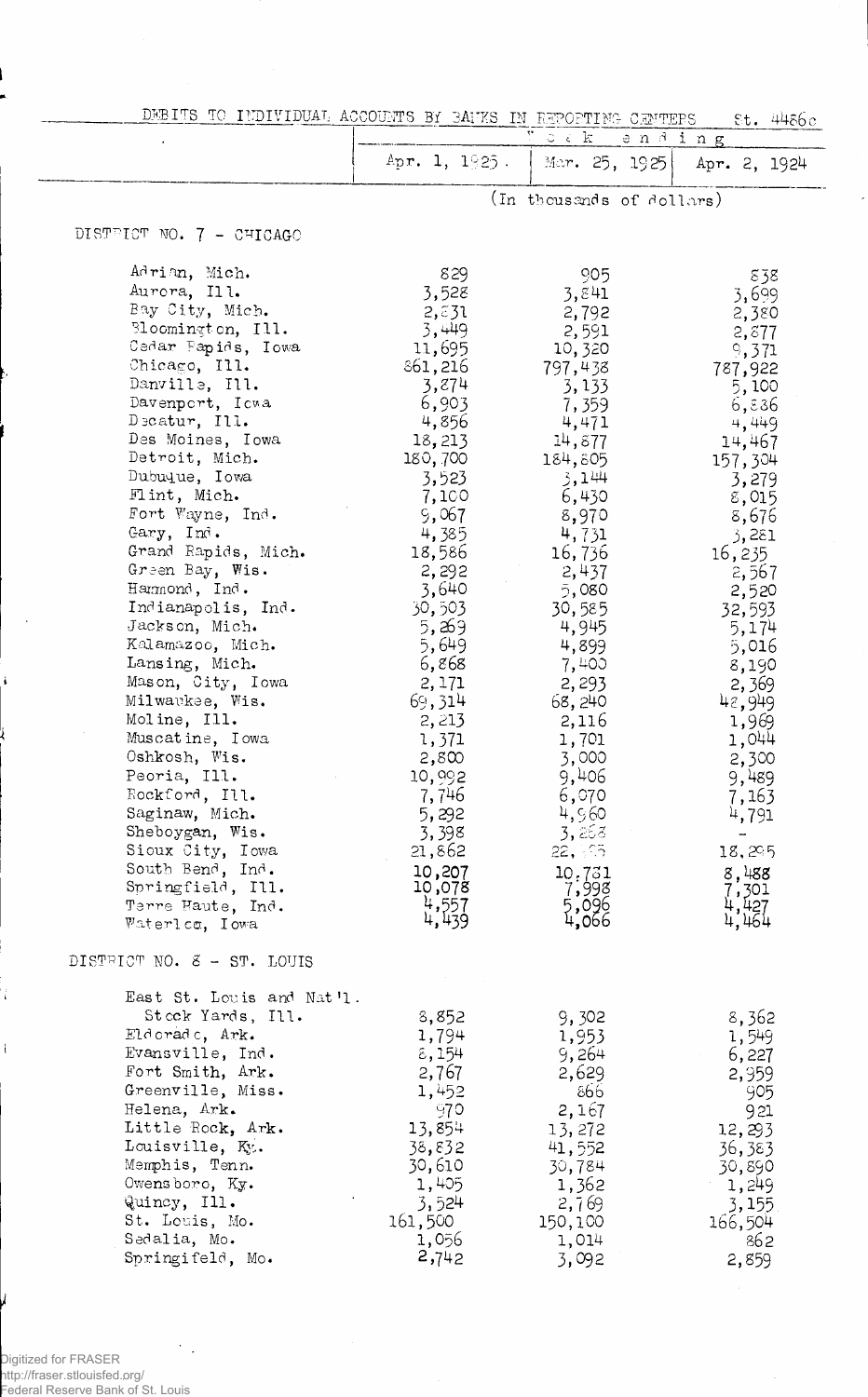| DEBITS TO INDIVIDUAL ACCOUNTS BY BANKS IN REPORTING CENTERS. |                  | St. 4480c                 |                |
|--------------------------------------------------------------|------------------|---------------------------|----------------|
|                                                              |                  | Week<br>ending            |                |
|                                                              | Apr. 1, 1925     | Mar. $25, 1925$           | Apr. $2, 1924$ |
|                                                              |                  | (In thousands of dollars) |                |
| DISTRICT NO. 9 - MINNEAPOLIS                                 |                  |                           |                |
| Aberdeen, S. D.                                              | 1,261            | 1,564                     | 1,317          |
| Eillings, Mont.                                              | 1,485            | 1,461                     | 1,190          |
| Dickinson, N. D.                                             | 334              | 311                       | 368            |
| Duluth, Minn.                                                | 19,282           | 17,441                    | 12,325         |
| Fargo, N. D.                                                 | 3,085            | 2,934                     | 2,470          |
| Grand Forks, N. D.                                           | 1,492            | 1,391                     | 1,408          |
| Helena, Mont.                                                | $1,844$<br>$361$ | 1,382                     | 1,973          |
| Jamestown, N. D.                                             |                  | 389                       | 863            |
| La Crosse, Wis.                                              | 2,717            | 2,287                     | 2,274          |
| Minneapolis, Minn.                                           | 90,468           | 56, 247                   | 66,047         |
| Minot, N. D.                                                 | 1,223            | 1,119                     | 385            |
| Red Wing, Minn.                                              | 623              | 473                       | 618            |
| St. Paul, Minn.                                              | 38,529           | 35,948                    | 36,025         |
| Sioux Falls, S. D.                                           | 3,463            | 3,633                     | 2,898          |
| South St. Paul, Minn.                                        | 8,164            | 9,454                     | 5,324          |
| Superior, Wis.                                               | 1,474            | 1,506                     | 1,550          |
| Winona, Minn.                                                | 998              | 999                       | 942            |
| DISTRICT NO. 10 - KANSAS CITY                                |                  |                           |                |
| Atchison, Kans.                                              | 1,555            | 1,406                     | 1,283          |
| Bartlesville, Okla.                                          | 6,304            | 2,965                     | 4,428          |
| Casper, Wyo.                                                 | 2,447            | 2,329                     | 2,536          |
| Cheyenne, Vyo.                                               | 1,360            | 1,633                     | 3,119          |
| Colorado Springs, Colo.                                      | 3,521            | 2,987<br>37,280           | 39,512         |
| Denver, Colo.                                                | 42, 204          | 2,754                     | 2,596          |
| Enid, Okla.                                                  | 3,172<br>866     | 906                       | 847            |
| Fremont, Neb.                                                | 545              | 741                       | 686            |
| Grand Junction, Colo.                                        | 319              | 587                       | 651            |
| Guthrie, Okla.<br>Hutchinson, Kans.                          | 2,340            | 2,575                     | 1,665          |
| Independence, Kans.                                          | 2,340            | 1,846                     | 1,945          |
| Joplin, Mo.                                                  | 3,630            | 3,927                     | 3,203          |
| Kansas City, Kans.                                           | 4,454            | 4,039                     | 4,628          |
| Kansas City, Mo.                                             | 83,904           | 77,422                    | 68,155         |
| Lawrence, Kans.                                              | 1,065            | 1,075                     | 992            |
| Lincoln, Neb.                                                | 7,096            | 6,265                     | 6,233          |
| McAlester, Okla.                                             | 752              | 325                       | 808            |
| Muskogee, Okla.                                              | 2,455            | 2,674                     |                |
| Oklahoma City, Okla.                                         | 19,213           | 19,331                    | 13,642         |
| Okmulgee, Okla.                                              | 2,7∛∔            | 3,077                     | 1,813          |
| Omaha, Neb.                                                  | 42,676           | 46,210                    | 41,832         |
| Parsons, Kans.                                               | 622              | 723                       | 537            |
| Pittsburg, Kans.                                             | 1,562            | 1,192                     | 1,008          |
| Pueblo, Colo.                                                |                  | 3,754                     | 4,949          |
| St. Joseph, Mo.                                              | 12,926           | 12,984                    | 12,617         |
| Topeka, Kans.                                                | 3,350            | 3,793                     | 3,021          |
| Tulsa, Okla.                                                 | 27,404           | 22,120                    | 19,538         |
| Wichita, Kans.                                               | 8,904            | 8,879                     | 8,022          |

 $\mathtt{C}_{\bullet}$ 

Digitized for FRASER http://fraser.stlouisfed.org/ Federal Reserve Bank of St. Louis